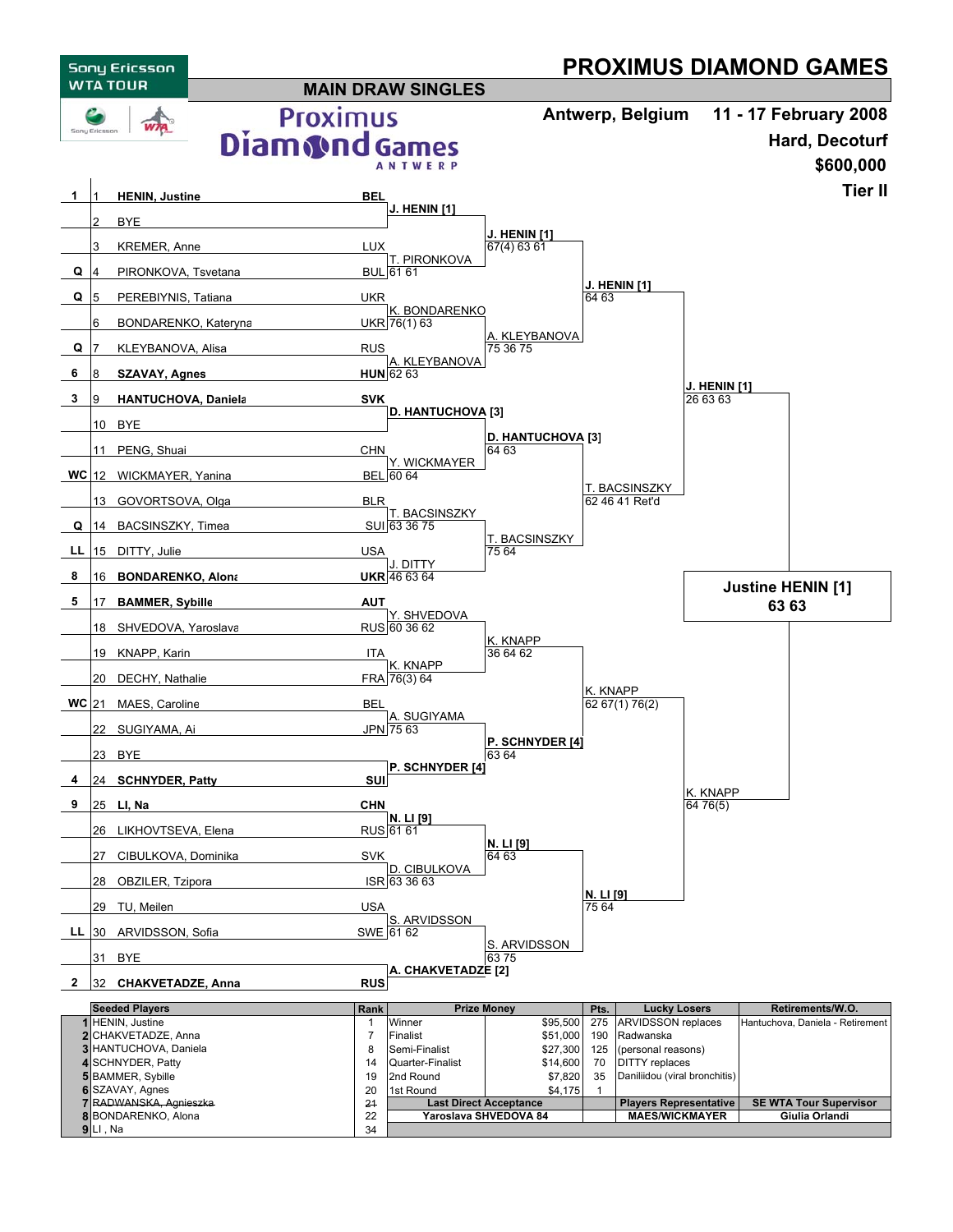

| <b>Seeded Plavers</b>                              | Rank | Prize Money (Per Team)        |          | Pts. | <b>Alternates</b>            | Retirements/W.O.                  |  |
|----------------------------------------------------|------|-------------------------------|----------|------|------------------------------|-----------------------------------|--|
| 1 BLACK, Cara / HUBER, Liezel                      |      | Winner                        | \$30,000 | 275  |                              |                                   |  |
| 2 PESCHKE, Kveta / SUGIYAMA, Ai                    | 12   | Finalist                      | \$16,120 | 190  |                              |                                   |  |
| <b>3 BONDARENKO, Alona / BONDARENKO, Katerynal</b> | 37   | Semi-Finalist                 | \$8,620  | 125  |                              |                                   |  |
| 4 LIKHOVTSEVA, Elena / PEREBIYNIS, Tatiana         | 67   | Quarter-Finalist              | \$4.610  | 70   |                              |                                   |  |
|                                                    |      | <b>First Round</b>            | \$2,465  |      |                              |                                   |  |
|                                                    |      |                               |          |      |                              |                                   |  |
|                                                    |      | <b>Last Direct Acceptance</b> |          |      | <b>Player Representative</b> | Sony Ericsson WTA Tour Supervisor |  |
|                                                    |      | Anderson/Schnyder 353         |          |      | Galina Voskoboeva            | Giulia Orlandi                    |  |
|                                                    |      |                               |          |      |                              |                                   |  |